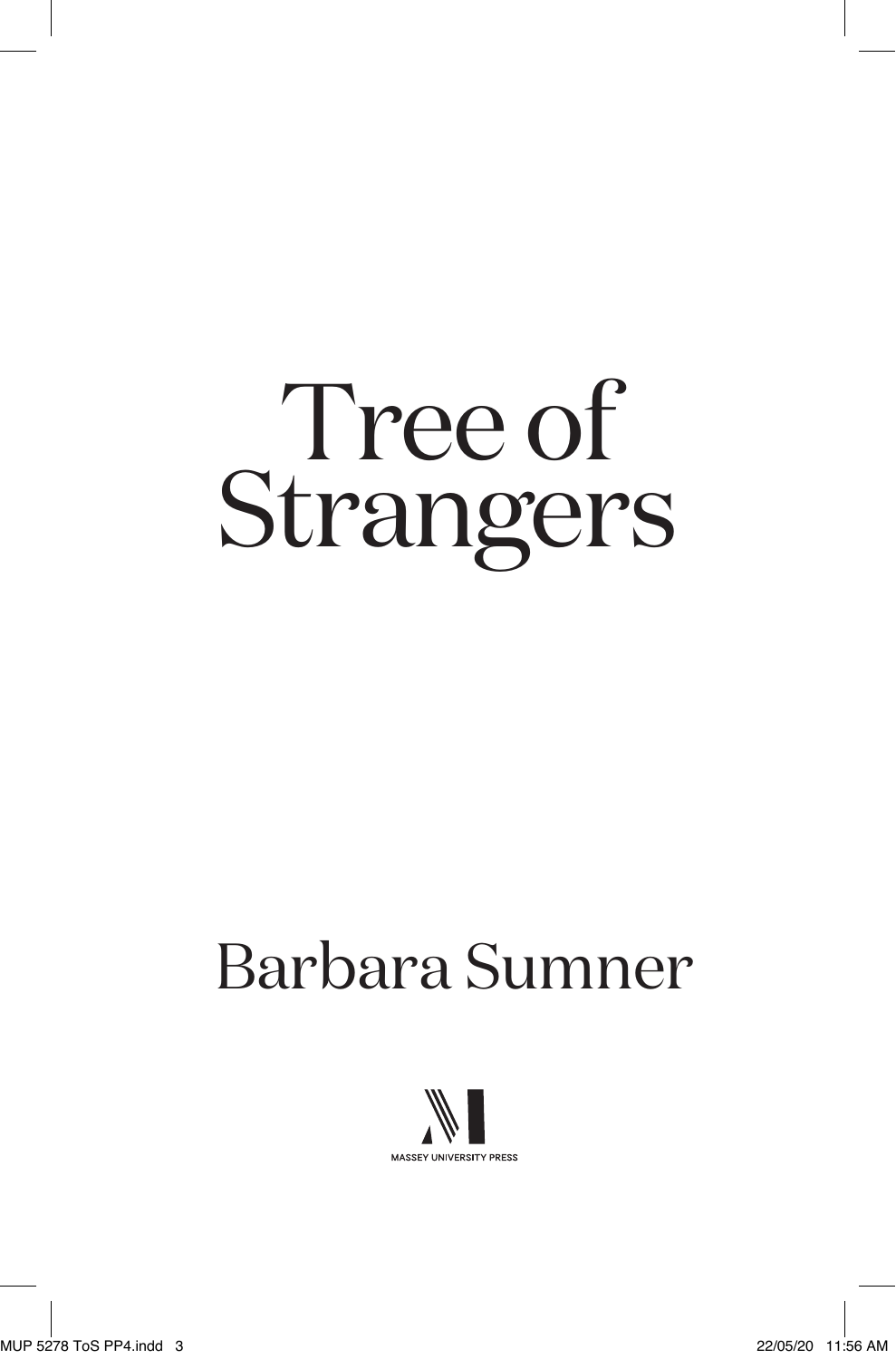All mothers are daughters. For Pamela. For Bonnie, Rachel, Ruth, Amelia and Lilian.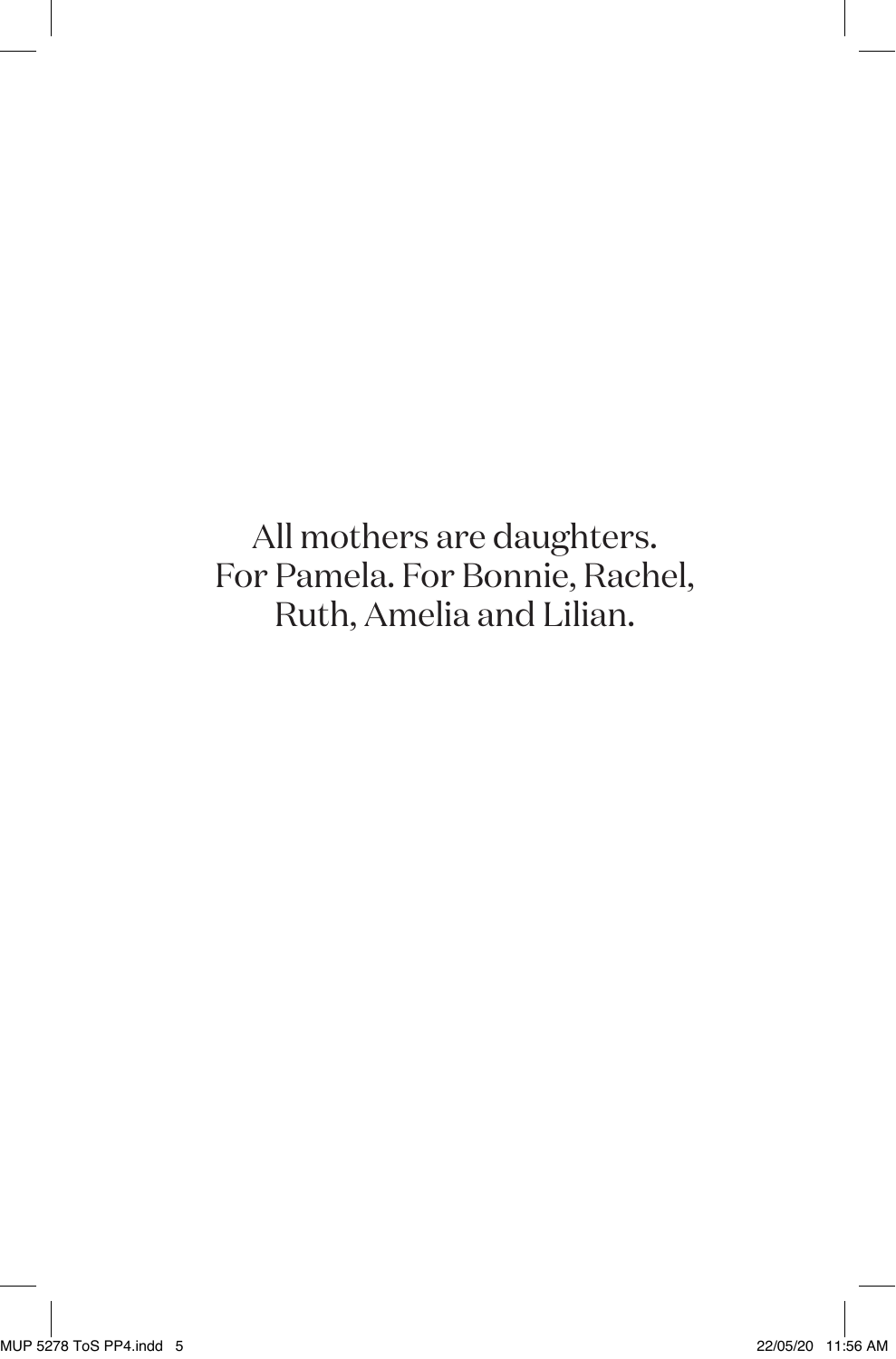#### **Contents**

1 Better call Maysie – 9 2 Cold enough to cut your hair – 19 3 God fights back – 27 4 The Australia? – 35 5 Another kind of memory – 43 6 The changeling – 51 7 And the dolphins walked on water – 59 8 The opposite of Easter – 67 9 You are an electromagnetic field – 75 10 Abraham and Isaac went up a hill – 83  $\underline{\rm II}$  Husband, father, painter, paperhanger – 91 12 Wondering where the lions are – 99 13 How many times can you change your name? – 107 14 A cosmological view of time – 115 15 Hear the cry for home – 123 16 Oh so lucky – 131 17 Your limbic brain on relinquishment – 139 18 Sort of an orphan – 147 19 Your phantom baby – 155 20 Clarence Street forever – 163 21 The snob – 171  $22$  The cloth mummy - 179 23 Spooky action at a distance – 187 24 Game of statues – 195 25 Land of light – 203 26 All reasons, preferably special ones – 209 27 You are your DNA – 219 Notes about adoption – 225 Notes – 233 Further reading – 235 Acknowledgements – 236 Author's note – 237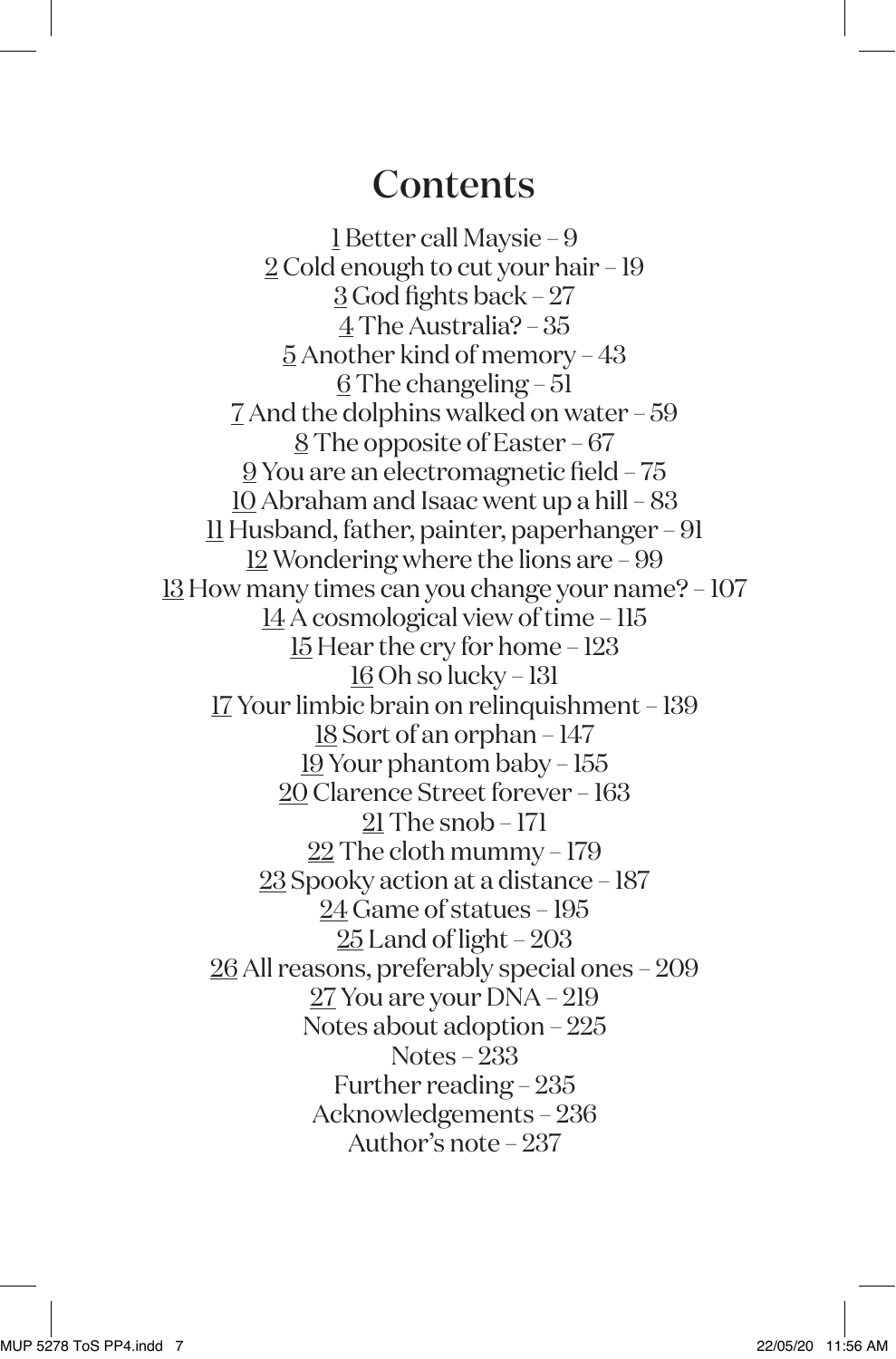## 1

## Better call Maysie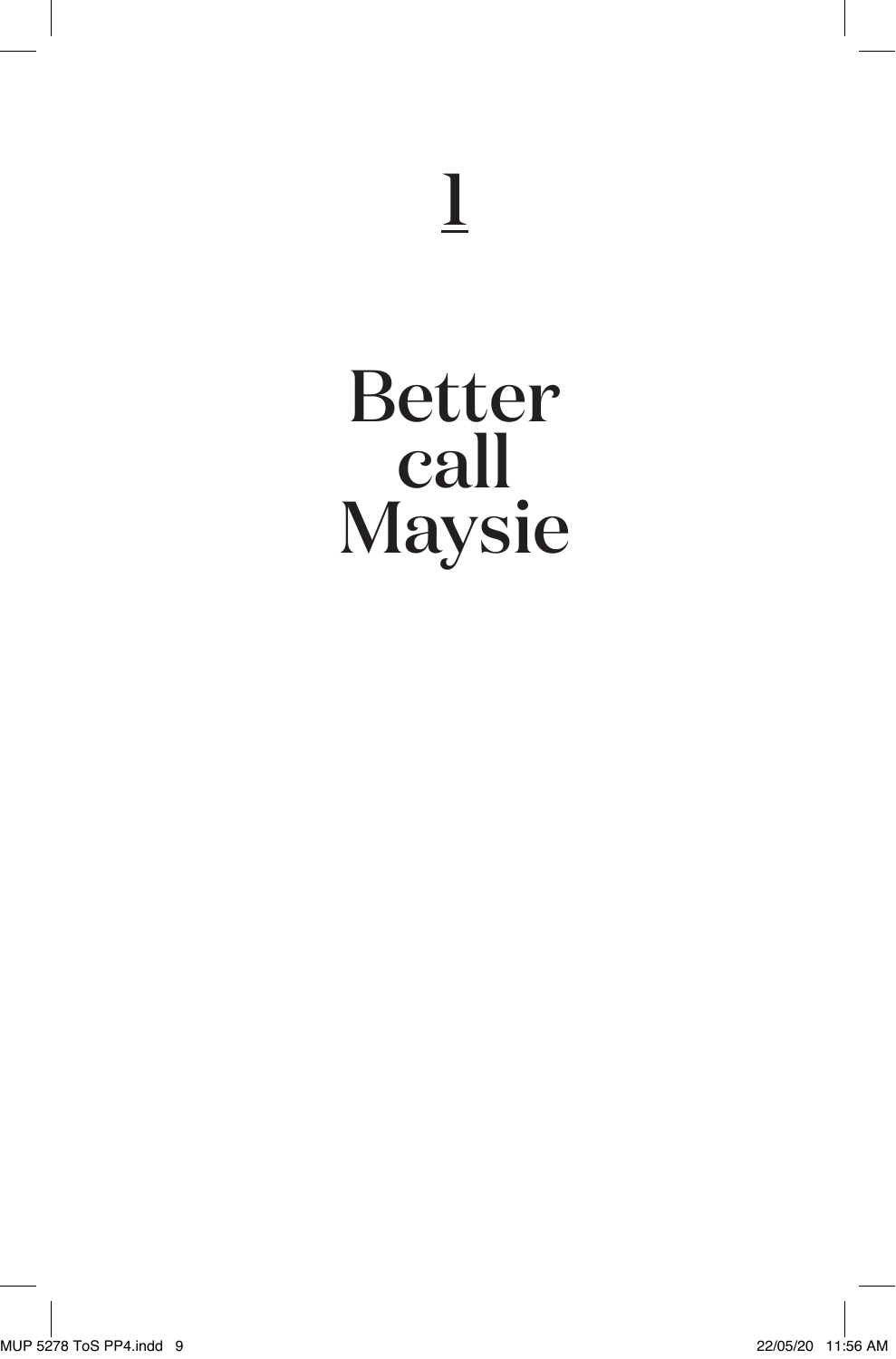Runanga, West Coast, 1983. *I live at the end of a gravel road at the top of a valley consumed by bush. Beyond our cottage, the old track has almost disappeared. Gone are the trucks that once serviced the coalmine. The bush has closed up behind them like a curtain at the end of a performance.* 

*I am alone with the wind at night, released by darkness to rage against itself in our isolation. Every day the rain engorges the bush with a lushness that overwhelms our tiny clearing. My husband is here and my three girls. But the bush swallows them up like the road, hiding them from my view beneath a green canopy of enmity.* 

I wrote those words at the kitchen table in 1983, on a scrap of paper that survived the many later purges of my life. An embarrassing early version of an unsent letter to my mother. The whole world hung on those words. A letter to the mother I'd never met. The mother I'd dreamed of and longed for. The mother I had just found. But how do you convey your life in a few sentences when almost every memory is missing?

It wasn't as if I'd woken from a coma at twenty-three and found myself stuck in a loveless marriage with three small daughters. A sleepwalker committing a crime. I hovered between sleep and waking, unknowing but somehow not innocent.

Generalised dissociative identity disorder, my therapist calls it. Generalised because it is not total. I have fragmented memories: mountain tops poking through clouds. Dissociative because the physical and emotional world often feels unreal. Daydreaming on steroids. I forage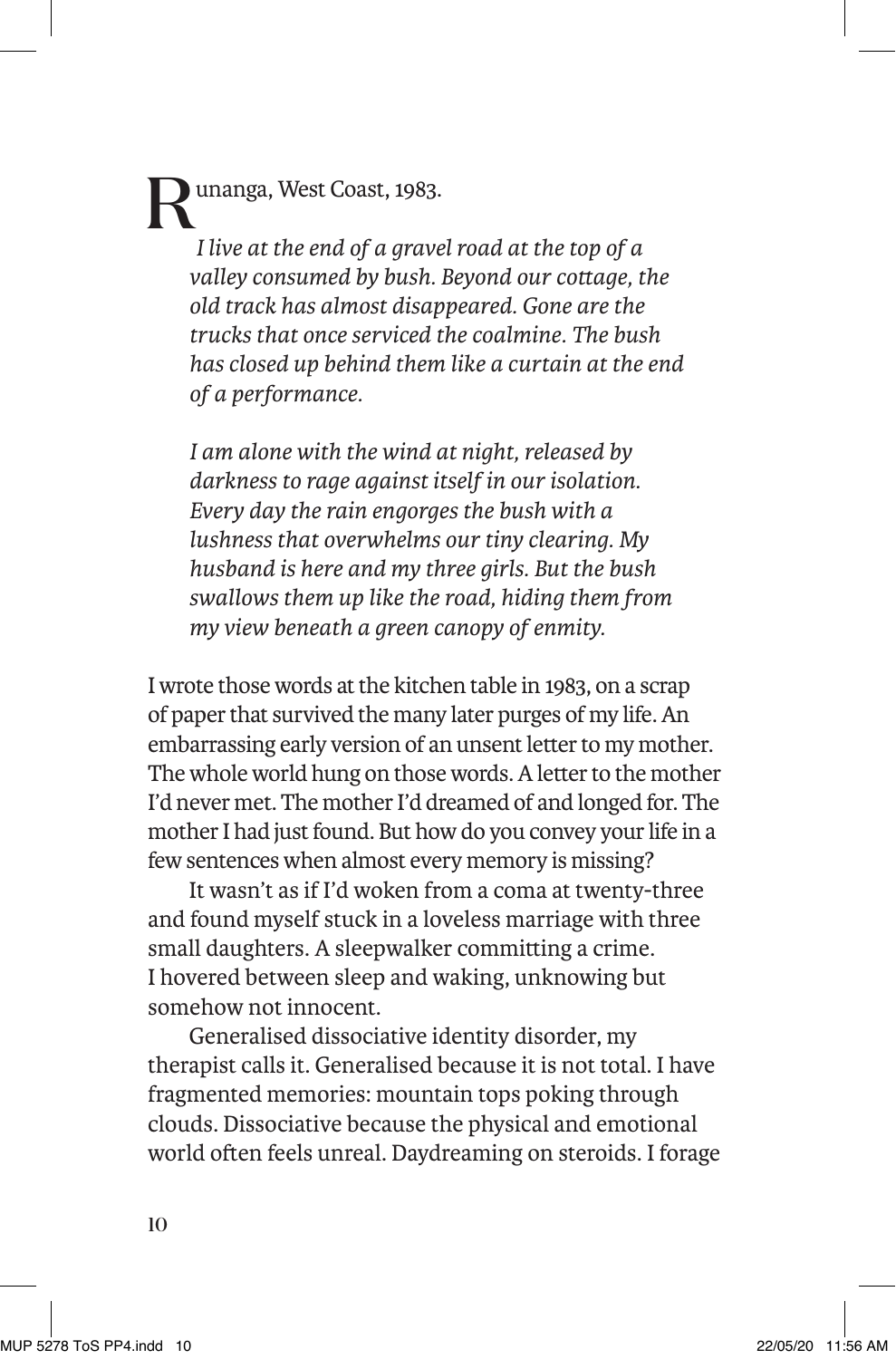for identity or assume new ones, sometimes at the same time. In short, I am an unreliable narrator of my own life.

But diagnosis is good. In adoption circles, we call it 'the fog'.

Mavis and Max, my adopting parents, were instructed to tell me early and to act 'as if' I was born to them. A birth certificate names them as my biological parents. Paper proof of parentage. No one asked what it might mean to adopt a stranger or to be that child. Stripped of meaning or context, 'you're adopted' became a crack in my mind and that's how the fog got in.

Even now I still lose memories as easily as small change. But I remember the night of the phone call.

In Runanga, on the West Coast of the South Island, there was always a storm brewing out to sea. Bruce, my husband, sat in the depths of his chair, his reading lamp held together with tape. We were not television people. Our three girls were asleep in the next room.

The bath was my refuge. I wrapped the plug in a rag and wedged it into the hole. Rusty water struck the pitted cast iron. I sat on the edge of the tub, the chill of the house creeping up, while I waited for the surface to flatten before slipping beneath its perfect skin.

Bruce knocked on the bathroom door. Rain slamming against the window had drowned out the phone. His voice was slow with annoyance. I wrapped a towel around me and went to the kitchen.

'This is Jeannie.' The voice was deep and gravelled.

Almost four years earlier I'd looked into the scrunched face of my first child and seen an inkling of our likeness. It was the first time I'd seen someone I was related to. I wrote to Social Welfare, the first of many letters. A few were recently returned under court order. Held on file through every welfare department incarnation. Sad, pleading messages. Please tell me about my mother. Reading them now, I'm struck by their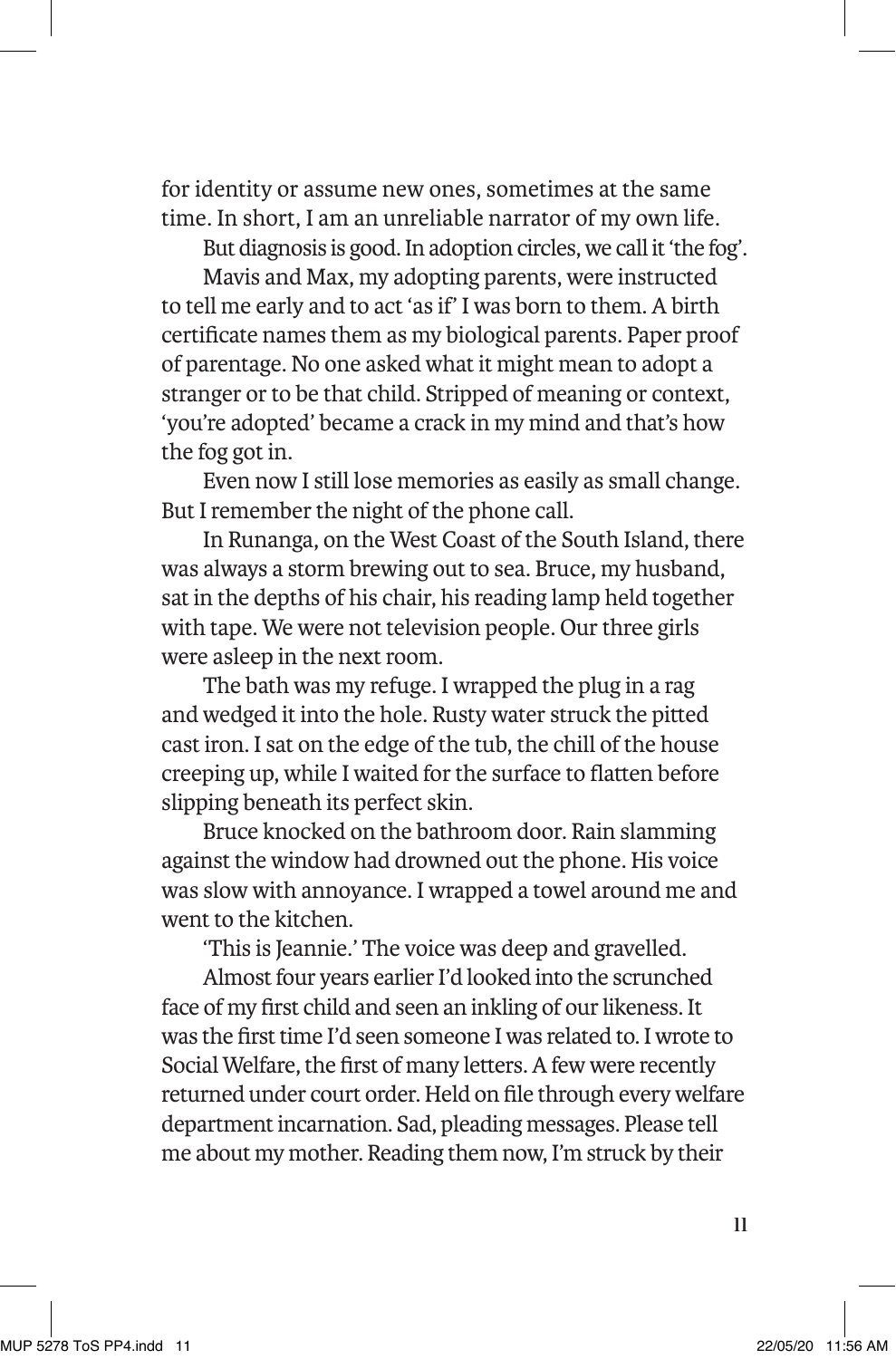rawness and intimacy. I imagine the bureaucrats who read them. Their replies were formal. We have no information on your mother. We are unable to help you.

The storm diminished. 'Hi?' I felt like I was shouting down the phone.

'Is that your husband?' Jeannie rushed on. 'Not very friendly, is he?'

'He's reading. He doesn't like the phone much.'

Jeannie's laugh was a short burst of sound, one sharp note on top of the other. I had no idea why I'd told a stranger about my husband.

From the haloed chair Bruce cleared his throat. The moon emerged, casting long shadows across the lawn.

'I'm replying to your letter,' Jeannie said. 'How did you find me?'

Another letter. A random chance that seemed like such a long shot I could hardly believe she was calling.

The library book on finding biological family lost to adoption had advised digging deep to find a dropped clue, a lost memory. Even opening the book had infused me with a sense of disloyalty as indelible as a birthmark. The title is gone. But the stories of lives completed in reunion, the secrets of their stranger adoptions stripped away, brought me to tears. A memory rose up, precise and whole. Mavis's sister had been a nurse for the doctor who delivered me. She was consoling Mavis at the Formica table in our kitchen. I was fourteen and surly.

'What do you expect?' the aunt said, her voice hushed over teacups as I lurked in the hallway. 'Her mother was a model. You've heard the stories . . .' She sucked on her cigarette when she saw me.

It was no more than a crumb.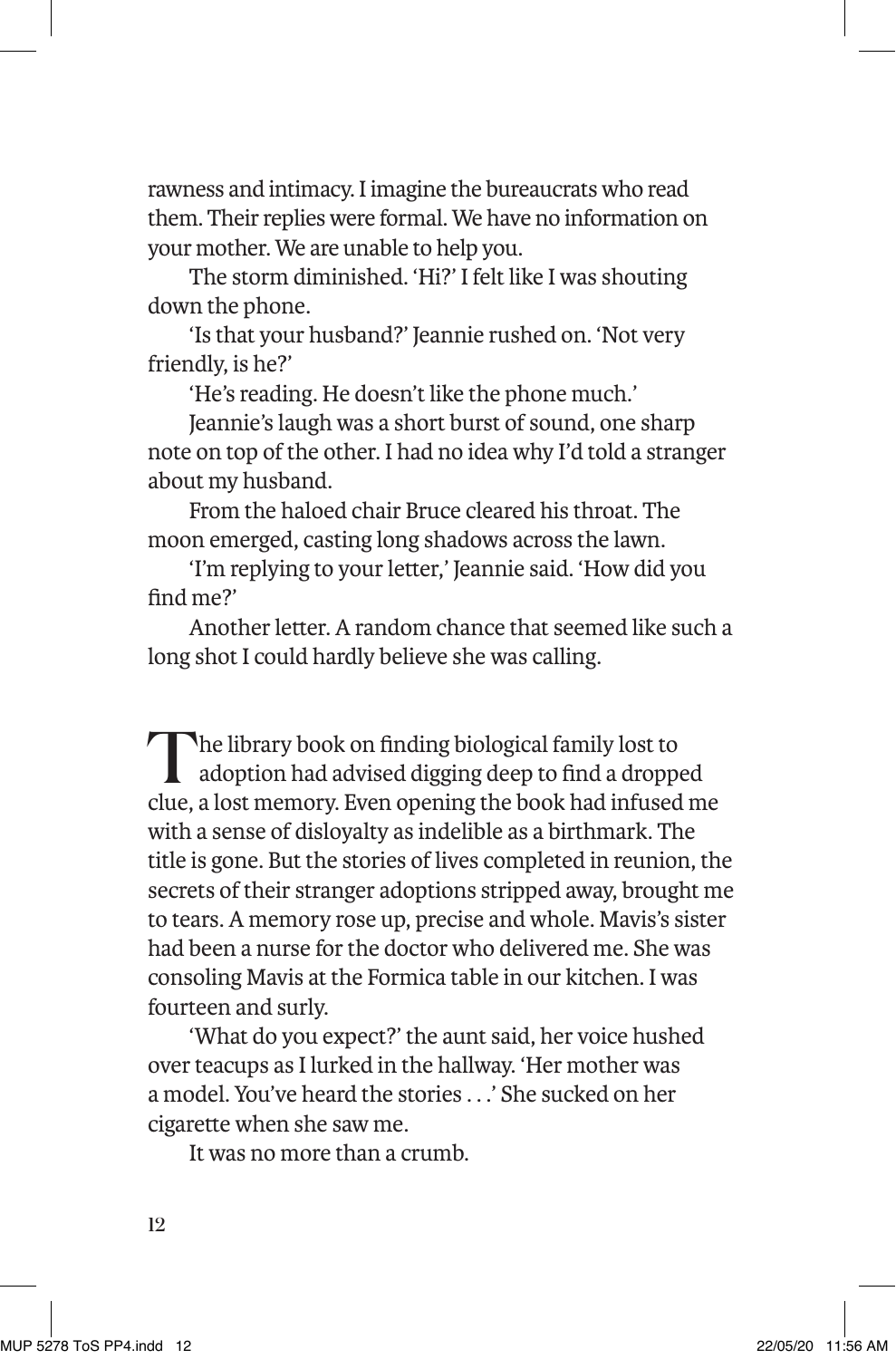At the Greymouth library, I took down the Auckland phone book and looked under M for Model. Nothing. But there was a Modelling Society in Wellington.

An extravagant toll call in the calm of early afternoon when the girls were napping and playing.

'Do you know anyone involved in modelling in the late 1950s?' I asked the blithe young woman who answered.

'You better call Maysie,' she said. 'Maysie Bestall-Cohen. You know'

I didn't know, but Maysie turned out to have been the doyenne of the emerging fashion industry. She sounded kind. The Modelling Society did not get going until the early 1960s, she said. 'Write to Jeannie Gandar, she started everything at the Fashion Fiesta in Upper Hutt in 1961. She knew a lot of girls.'

I wrote to Jeannie at the Wellington Polytechnic, where she taught clothing design. I included a family studio portrait Bruce had won in a raffle. We were standing together in front of a mottled background, new baby Ruth in my arms. Rachel, the middle one, smiling whimsically, while Bonnie gazed down the lens. With nail scissors I trimmed away Bruce and the girls, until I was alone against the painted backdrop. Months passed, and I gave up any hope of a reply. After all it was an impossible task. I possessed just two facts about myself: my date of birth and 'Her mother was a model'.

 $\mathcal{I}'$ 'm replying to your letter,' Jeannie said in her deep voice. 'At first I thought, how ridiculous. It happened to so many girls I knew.' She drew breath and I was sure she was smoking. 'To be honest, I threw your letter away. But something woke me in the night and I thought: That's Pamela's girl. Has to be. The likeness is uncanny.'

My chest tightened. Pamela. Her name is Pamela.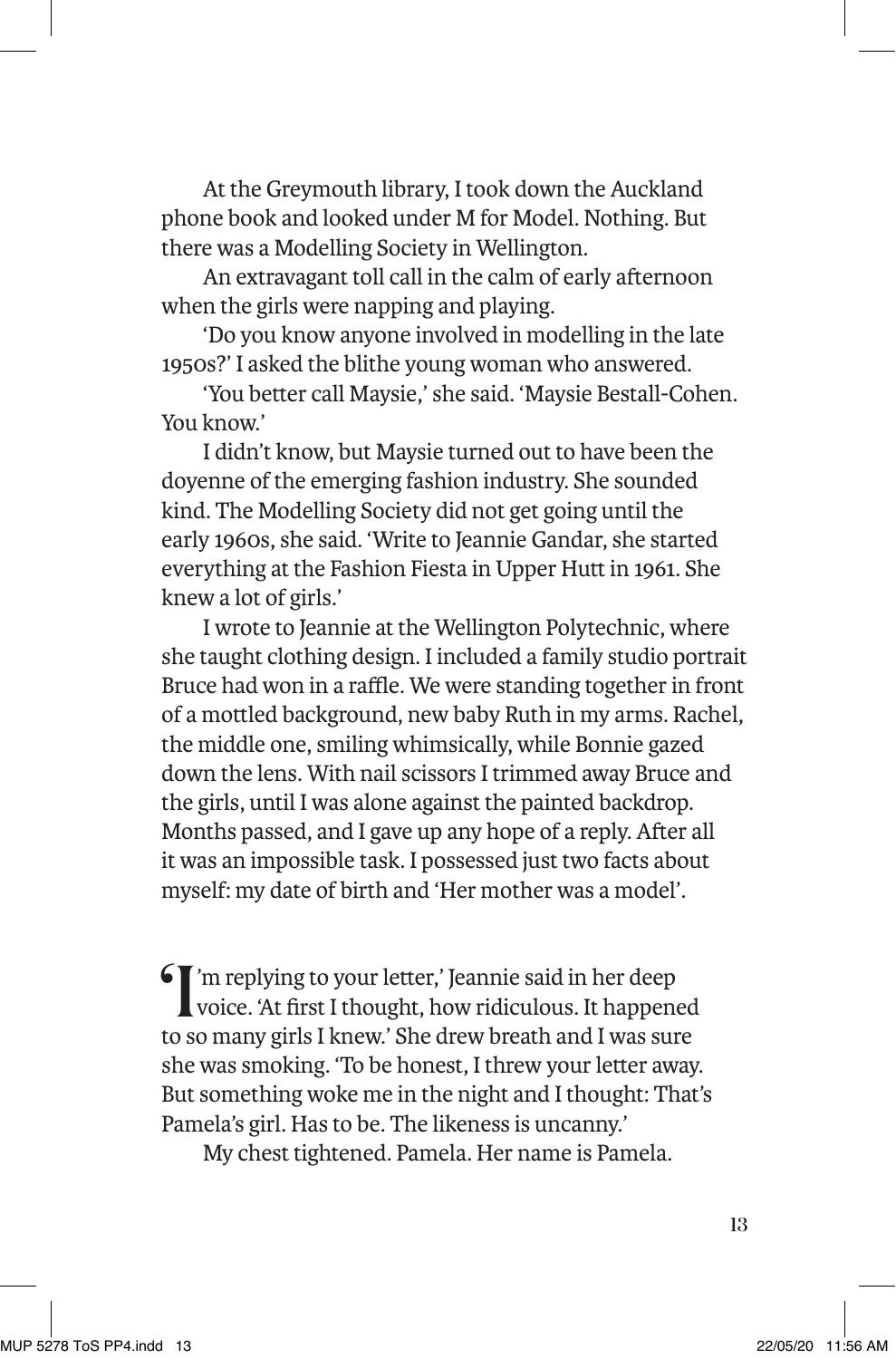'I got up and drove to my office and saved it from the bin as the cleaners came through.'

I had the impression Jeannie was tall, imposing. The kind of woman everyone noticed. She explained she'd taken months to call because she'd been researching. She'd lost touch with Pamela but found Fred, Pamela's father, living in Waikanae. He remembered the name of the doctor in Napier.

When Jeannie was sure, she'd called Pam in Madrid. Just the word conjured something in me. Madrid. Spain. The opposite of coal-town Runanga with its shuttered mine, roaming dogs and born-again Christians.

'It's remarkable, spooky even,' Jeannie laughed. 'You writing to me, and me knowing your mother.'

'You know my mother.' More wonder than question. My mouth was dry.

'I do. Or at least, I did. You look so like her.'

I'd never felt so tired. 'What should I do now?'

'No need for nerves. Write a letter and send a photo.'

'To Spain?' The idea of mailing a letter from Runanga to Madrid felt impossible. I took down Pamela's address.

'I'll give your letter time to get there, and call Pam back, see if we can arrange a meeting.'

I pressed my forehead to the cold window. Bruce's reading light reflected a bright spot against the native bush that enclosed us. I put down the phone and said nothing.

The bathwater was still hot. I caught my breath as though I was warm and the water cold. My hair floated over the surface and a picture of my mother formed. She would be tall with pale eyes and straight hair that hung thick and glossy, the opposite of my thin plait. I sat up in a rush. I never intended to stay under the water for so long. The stillness induced an amniotic slumber, until a frantic signal from my brain propelled me up, finally desperate for air.

The next morning, with the girls playing, I returned to a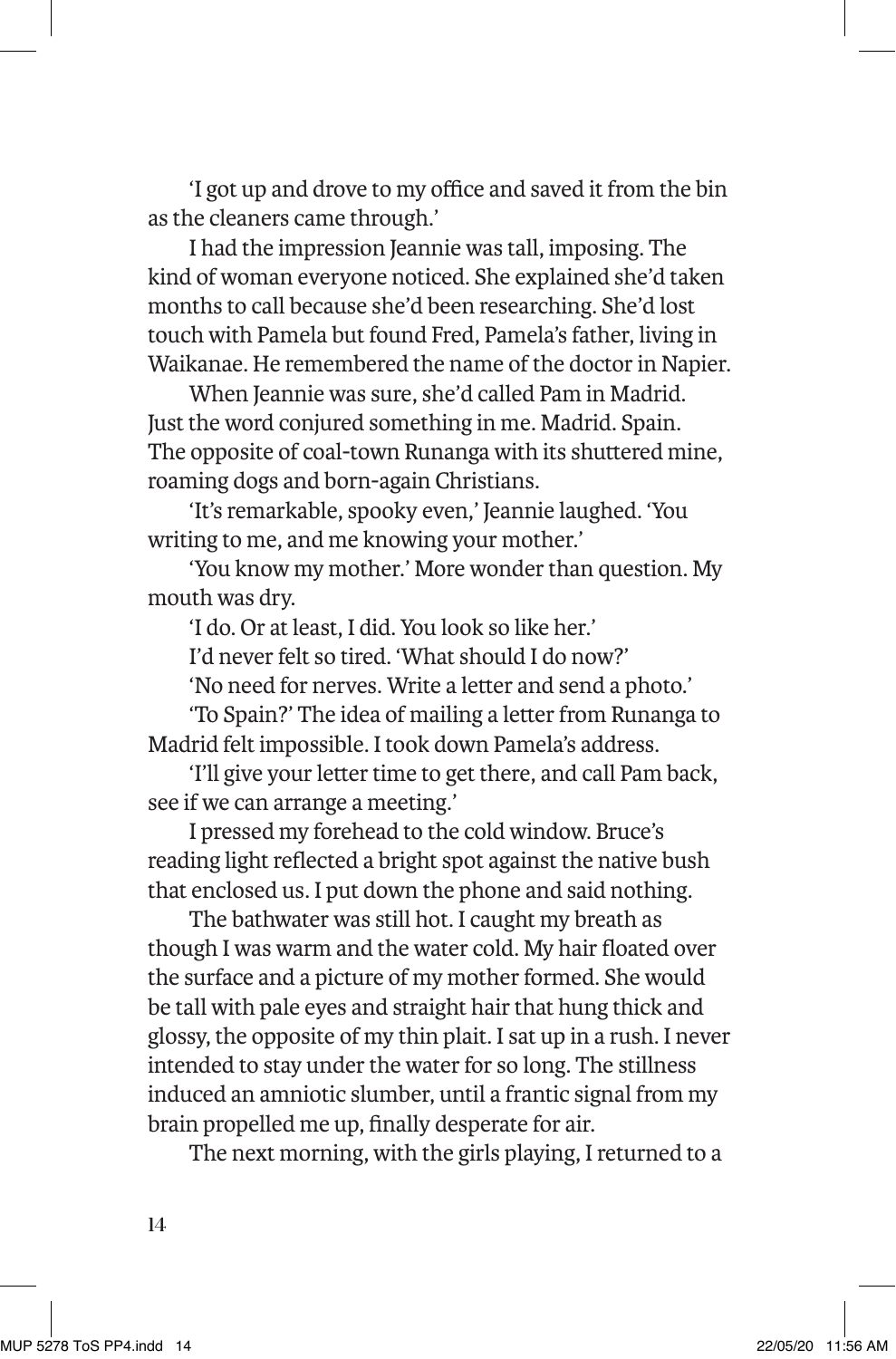version of the letter that began with the wind and the bush. Outside, in a patch of unexpected sun, I read about our lives. Desperation soaked into every word. I tore the paper into tiny pieces. The chickens consumed the flakes before they realised it was not an early meal.

The next version was more natural.

*My name is Barbara. I may be your daughter. I have three girls. I married young and had a family to keep from killing myself.* 

I started again.

*We live on the West Coast of New Zealand, in a small cottage. I'm not sure how we ended up here, but it seems to suit us. Bruce, my husband, drives the local bus and makes things from wood, for the tourists who find their way here. He is kind to us.* 

Eking out our lives in the middle of nowhere and he is kind to us.

*We would love to meet you.* 

I rewrote the letter in my best handwriting, folded it over another photo and went out to mow the lawn.

What if it was a practical joke? What if Jeannie did not call back? The girls watched from the big window as I forced the push mower through the long wet grass.

Rachel pressed her hand to the glass and it began to drizzle. If only Bruce would take over the mowing. But he was a man of extremes. Bowling greens or wilderness, with nothing in between. So I cut sweeping curves in the overgrown lawn, the blades of the mower clogged with wet grass.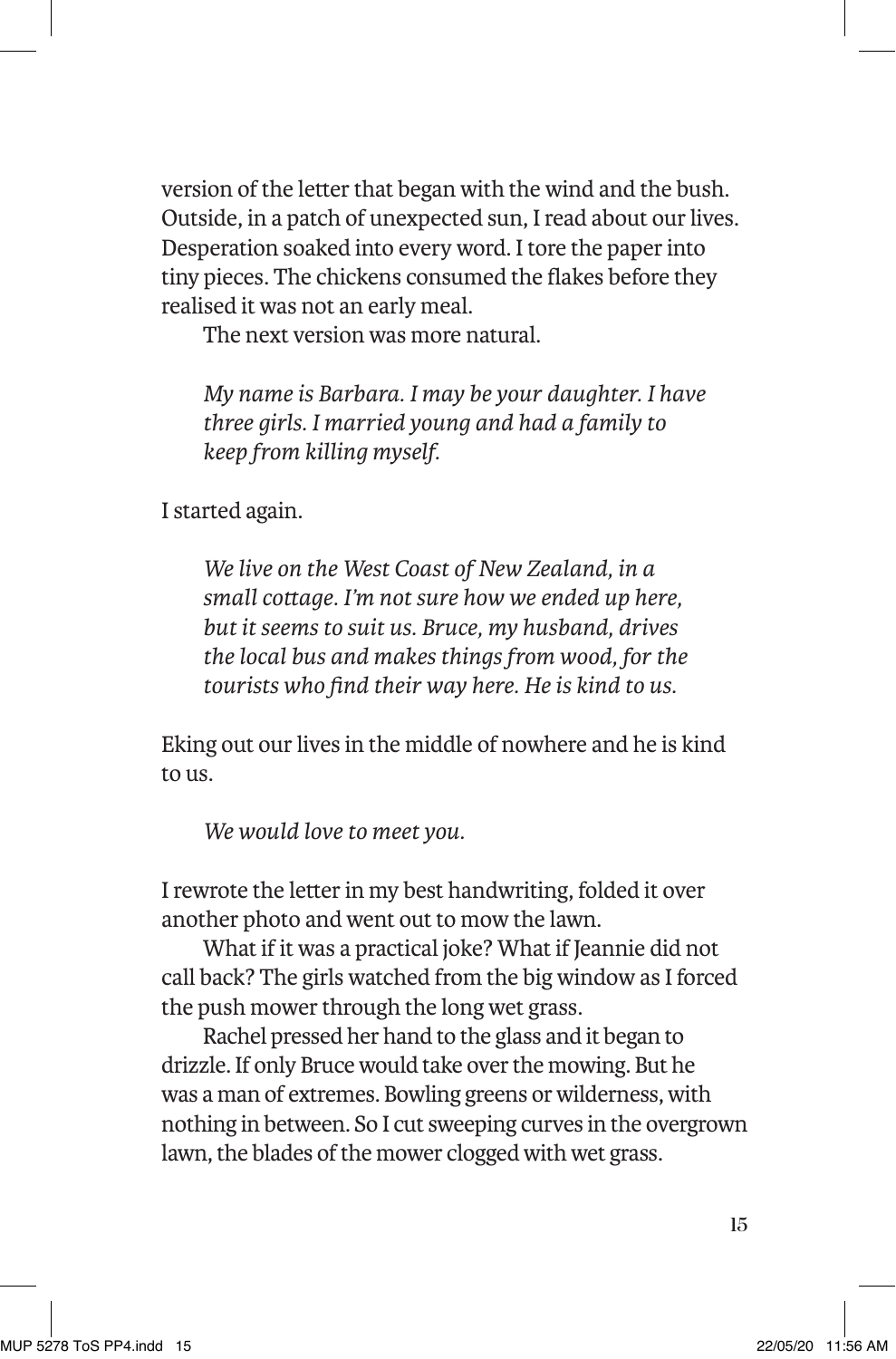'You're wet,' Bruce said when I came in. The girls were making cushion forts, hungry and niggling each other. Ruth needed breastfeeding. Sharon Crosbie was on the radio, reading a poem cobbled together from weather reports. 'Gusty south-easterlies easing afternoon.' The cadence and beauty struck me. In Runanga, the fine spells were not increasing.

Bruce disappeared to the garage beneath our house to turn wood, the whir of his lathe a distant train coming towards us.

After lunch, I strapped Ruth to my chest and walked the girls to the general store. The postmistress leaned across the counter. Her large breasts flattened on the glass as she held out lollipops.

'Airmail to Madrid. That's in Spain.'

I remember my embarrassment. I wanted to remain separate from these people, and it showed. No matter how I pretended, they considered me a snob. Apart from a slut, it's the worst thing you can be in a small town.

Something outside the valley grabbed my tongue and I could not stop. 'My mother lives in Madrid.' Wind, followed by rain, rattled the front window. 'I'm off to Spain shortly.'

The postmistress glanced from the sleeping baby to the girls holding their lollipops. I'd outgrown the hidden cottage, the tangle of bush and the weather that swept over us like convulsions. Through the fog, I saw a sun-drenched city. There were tree-lined streets and women with pencilled eyebrows in busy cafés. We walked home in the driving rain and I knew it was not my mother I must conjure up. It was me.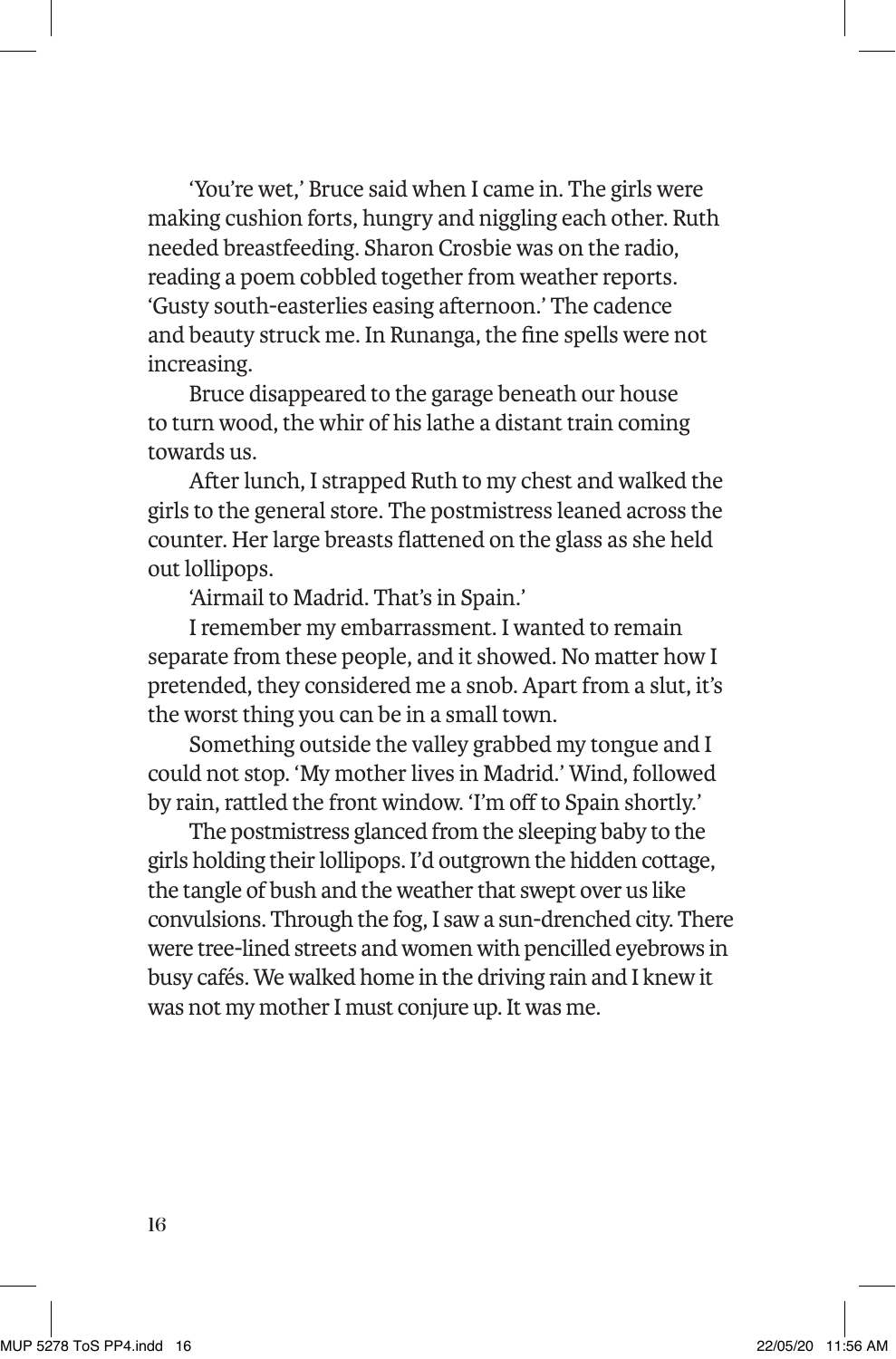### Cold enough to cut your hair